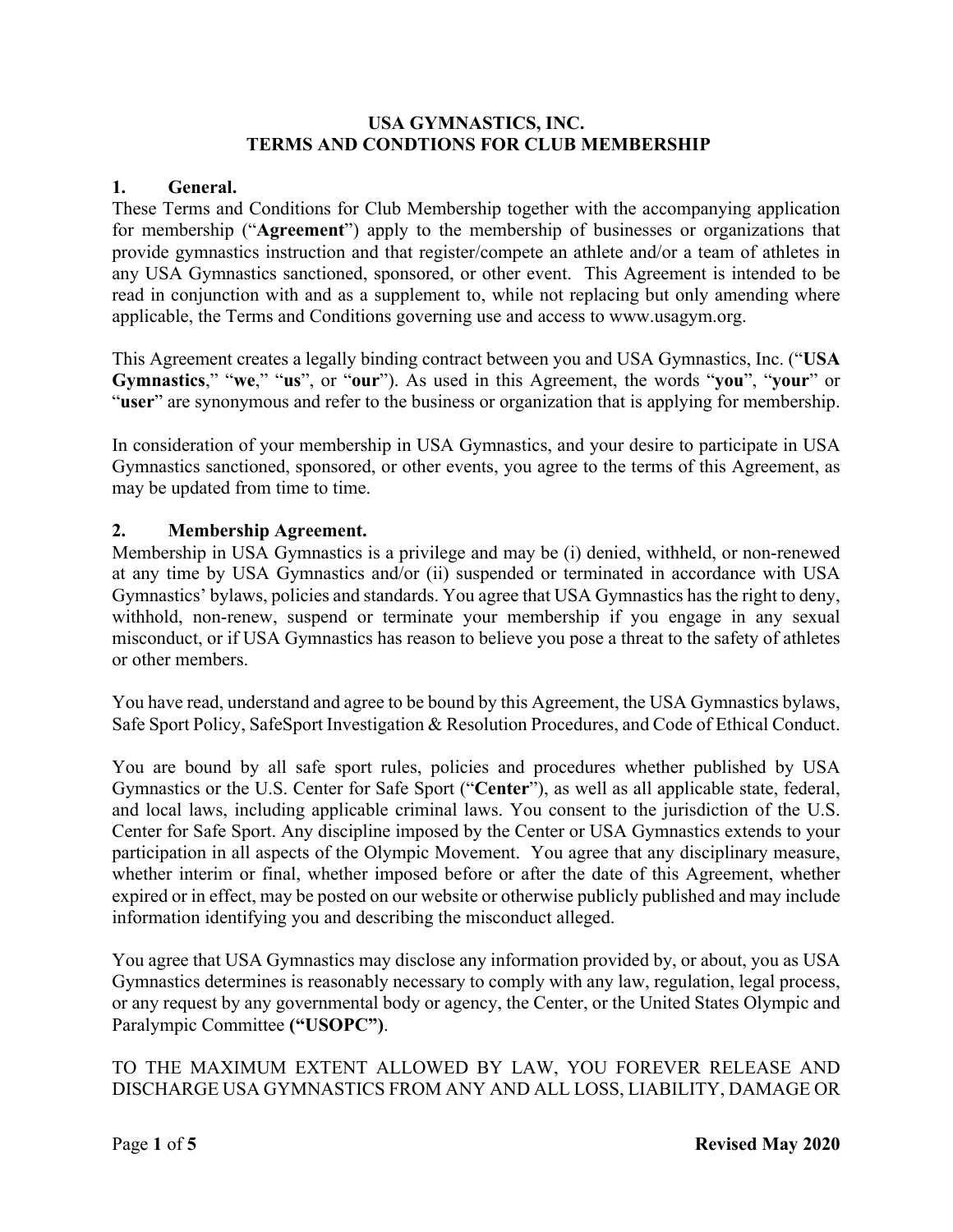CLAIM OF ANY KIND OR NATURE, WHETHER KNOWN OR UNKNOWN, WHETHER IN LAW OR IN EQUITY, WHETHER NOW EXISTING OR ACCRUING IN THE FUTURE, ARISING OUT OF OR IN CONNECTION WITH ANY INFORMATION DISCLOSED IN ACCORDANCE WITH THIS SECTION.

### **3. USA Gymnastics Policies.**

You agree that you will become familiar with and be bound by all policies that apply to you or your membership in USA Gymnastics. These include, but are not limited to: this Agreement; rules of competition; USA Gymnastics' Safe Sport Policy, SafeSport Investigation & Resolution Procedures, and Code of Ethical Conduct; all applicable Center policies, handbooks and regulations; anti-doping rules and policies; and any other rules and policies, as each may be amended from time to time.

From time to time we may require you, as a condition of continuing your membership, to obtain additional training, take additional educational courses, submit to additional background check or other requirements, or provide other information.

### **4. WAIVER, LIMITATION OF LIABILITY AND RELEASE.**

USA GYMNASTICS' SOLE LIABILITY SHALL BE AS STATED IN THE USA GYMNASTICS BYLAWS, THIS AGREEMENT, AND OTHER POLICIES. YOU WILL NOT HOLD USA GYMNASTICS LIABLE FOR ANY LOSS OR DAMAGE SUFFERED AS A RESULT OF YOUR MEMBERSHIP. YOUR EXCLUSIVE REMEDY SHALL BE AS SET FORTH IN THIS AGREEMENT.

YOU AGREE THAT YOU ARE FULLY AWARE OF, AND VOLUNTARILY ASSUME THE RISKS INHERENT IN THE SPORT OF GYMNASTICS. SUCH RISKS MAY INCLUDE BUT ARE NOT LIMITED TO CATASTROPHIC INJURY, PARALYSIS AND DEATH.

TO THE MAXIMUM EXTENT ALLOWED BY LAW, USA GYMNASTICS (INCLUDING ITS OFFICERS, DIRECTORS, EMPLOYEES AND AGENTS), OR ANY HOST ORGANIZATION IS NOT LIABLE FOR ANY LOSS, DAMAGE OR INJURY OF ANY KIND INCLUDING ANY DIRECT, INDIRECT, SPECIAL, INCIDENTAL, EXEMPLARY, CONSEQUENTIAL OR PUNITIVE LOSSES OR DAMAGES, OR DAMAGES ARISING OUT OF OR RELATED TO YOUR MEMBERSHIP OR YOUR PARTICIPATION IN A USA GYMNASTICS SPONSORED, SANCTIONED OR OTHER EVENT.

YOU RELEASE USA GYMNASTICS (INCLUDING ITS OFFICERS, DIRECTORS, EMPLOYEES AND AGENTS), AND/OR ANY HOSTING ORGANIZATION, FROM ANY CLAIMS, LOSSES OR DAMAGES OF ANY KIND ARISING FROM OR IN ANY WAY CONNECTED WITH YOUR MEMBERSHIP OR YOUR PARTICIPATION AT AN EVENT, INCLUDING CLAIMS, LOSSES OR DAMAGES ARISING FROM OR OCCURRING AS A RESULT OF THE NEGLIGENCE OF ANY PARTY, EXCEPT FOR CLAIMS BASED UPON THE INTENTIONAL OR RECKLESS CONDUCT OF ANY PARTY.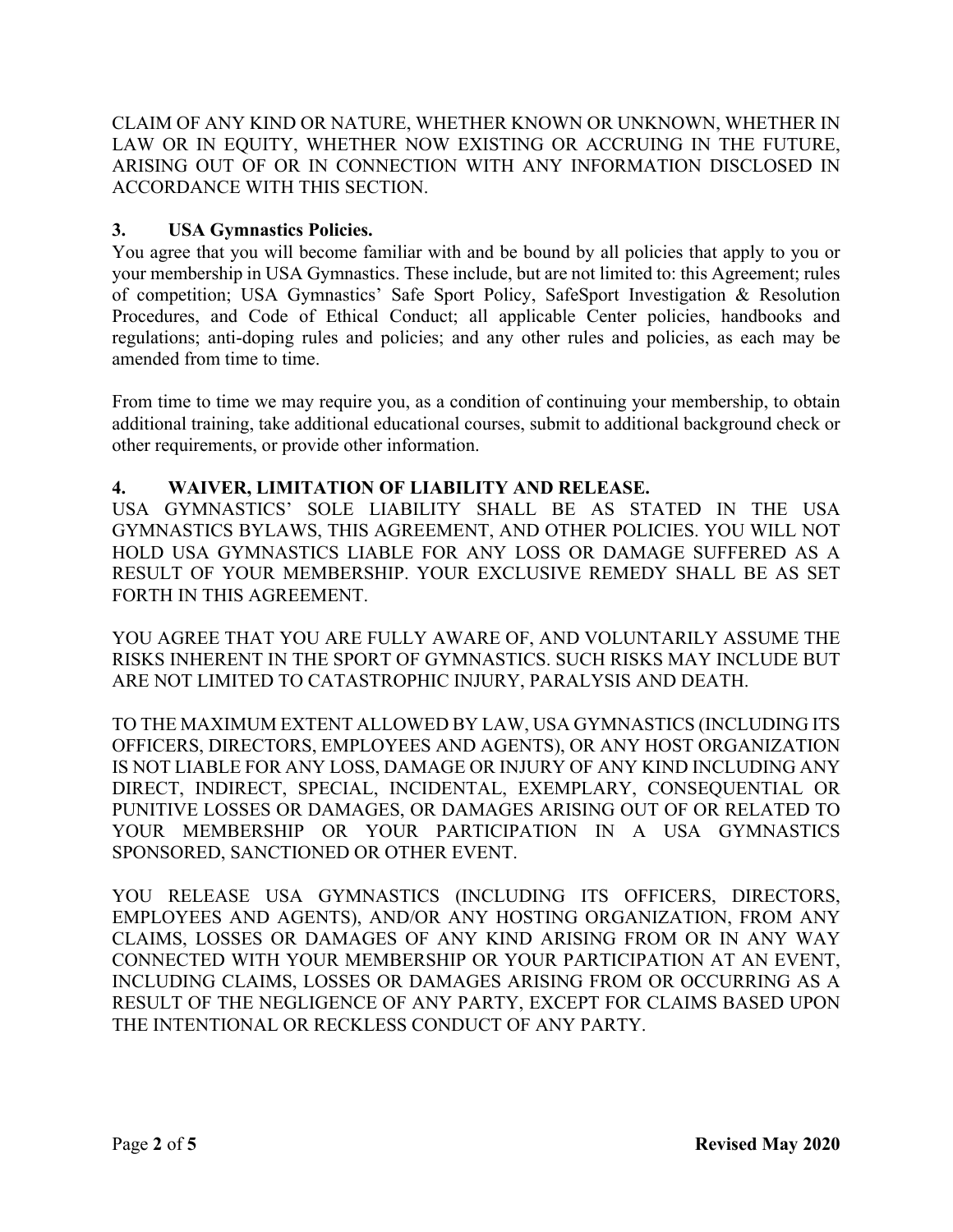NOTHING IN THIS AGREEMENT AFFECTS ANY LIABILITY THAT CANNOT BE EXCLUDED OR LIMITED UNDER APPLICABLE LAW.

## **5. No Assignment or Transfer and Non-Refundable.**

Your membership is non-refundable, non-transferrable or assignable to any other person or entity. Any purported transfer or assignment is null and void.

# **6. Owner/Managing Director.**

The owner or managing director of the applicant club must obtain a professional membership and complete all professional membership requirements before applying for, or renewing, the club's membership. The owner or managing director of the club shall be the individual responsible and accountable for the business or organization and shall enforce all USA Gymnastics policies, including the Safe Sport Policy. USA Gymnastics must be promptly notified of any changes in the ownership or management of a member club during the membership term and reserves the right to review the club's membership eligibility based on such changes.

# **7. Member and Non-Member Association; Indemnification.**

All employees, independent contractors, direct and indirect individual owners, and volunteers over the age of 18 with regular access to and/or authority over minors must pass a background check and take the required Safe Sport training.

You will not hire, be associated in any way with, allow in your club, or permit access to any athletes in your club by persons who are permanently ineligible for membership in USA Gymnastics (list is available at www.usagym.org/ineligible); any persons whose membership in USA Gymnastics is suspended (list available

at https://usagym.org/pages/aboutus/pages/suspended\_members.html; or any person who is listed on a federal or state sex offender registry (a search for which may be conducted at www.nsopw.gov

IN ADDITION TO THE TERMS OF SECTION 4 (WAIVER, LIMITATION OF LIABILITY AND RELEASE) ABOVE, YOU AGREE TO DEFEND, INDEMNIFY AND HOLD HARMLESS USA GYMNASTICS FROM AND AGAINST ANY AND ALL CLAIMS, LIABILITIES, DAMAGES, LOSSES, COSTS AND EXPENSES OF ANY KIND (INCLUDING, ACTUAL ATTORNEYS' FEES AND COSTS) ARISING OUT OF OR IN CONNECTION WITH EITHER (A) ANY BREACH OR ALLEGED BREACH OF THE TERMS OF THIS SECTION 7 OR (B) ANY ACT OR OMISSION OF ANY KIND (INCLUDING NEGLIGENCE AND INTENTIONAL TORTS) BY ANY OF YOUR EMPLOYEES, AGENTS, VOLUNTEERS, OR INDEPENDENT CONTRACTORS.

# **8. Safe Sport Requirements.**

You must have a Safe Sport policy for your club that is consistent and fully compliant with the USA Gymnastics' Safe Sport Policy. Your Safe Sport policy must affirm your commitment to the welfare of gymnastics participants and must include, at minimum: a description of conduct that will not be tolerated; standards of behavior for staff/volunteers that promote athlete safety, including elimination of privacy, boundaries, if physical contact is a necessary part of the activity and encouraging parental monitoring; proactive polices to eliminate the opportunity for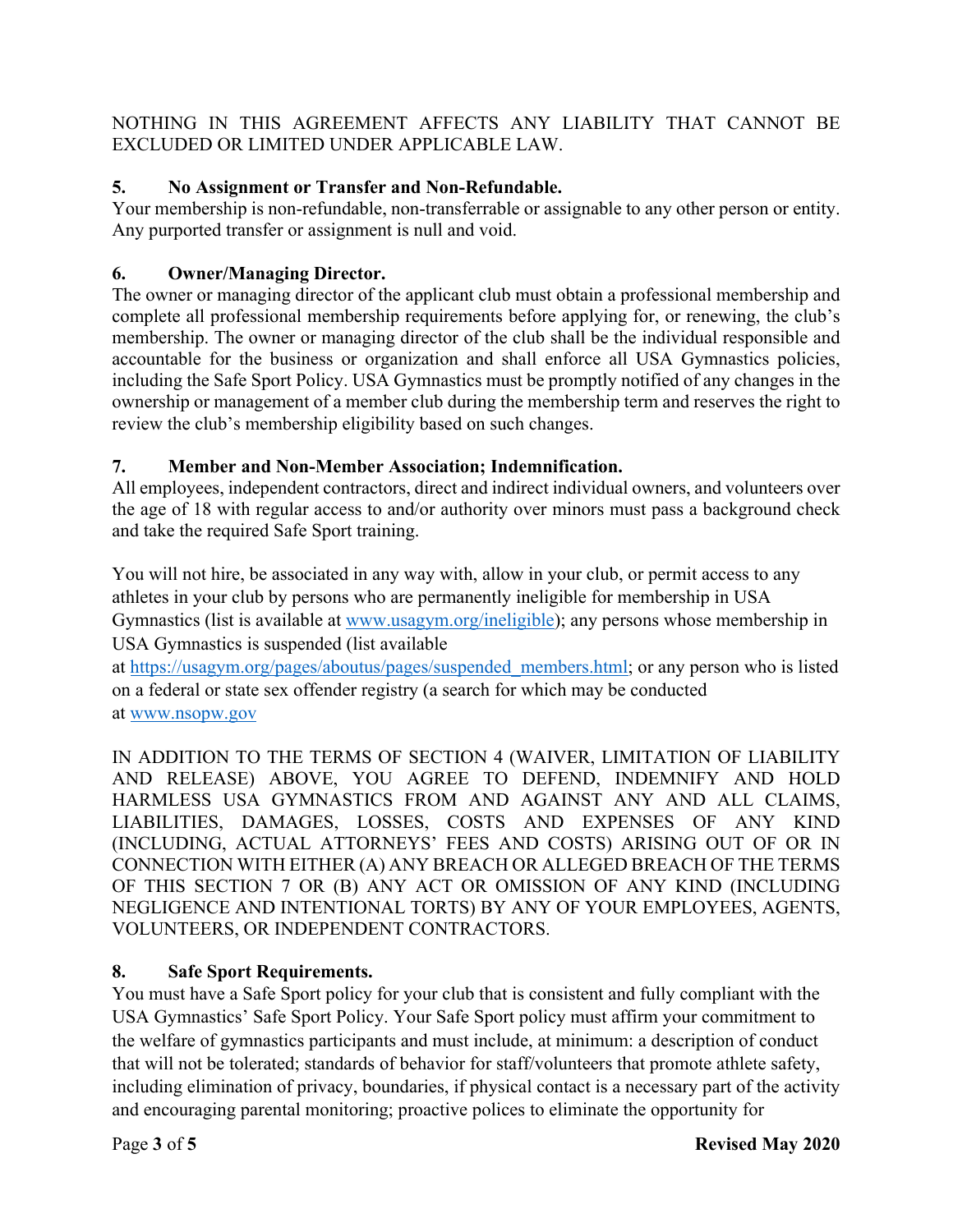grooming behaviors; and a process for receiving and handling complaints regarding conduct that violates club's policy.

Any adults who have routine access to and/or authority over minors in your club must comply with and complete all Safe Sport requirements, including education and training requirements.

You must at all times, maintain a Safe Sport liaison, who is the primary contact for any matters involving establishment, implementation, audit and enforcement of Safe Sport policies. The Safe Sport liaison shall be the individual designated on the application for membership. USA Gymnastics must be notified in writing immediately of any changes in such designation.

### **9. Insurance.**

You must maintain comprehensive general liability insurance with limits of at least \$1,000,000 per occurrence and \$2,000,000 annual aggregate for as long as you are a member club with USA Gymnastics. You agree to name USA Gymnastics as an additional insured on this policy. Upon request of USA Gymnastics, you must provide the insurance policy certificate demonstrating that you have the insurance required by this Agreement. You must notify USA Gymnastics at least 30 days before any cancellation of, or material change to, the required insurance. Failure to maintain the required insurance is grounds to terminate your membership with USA Gymnastics.

## **10. Effect of Application and Membership; Compliance with Terms.**

In addition to the terms of Section 2 (Membership Agreement) above, you acknowledge that your application for membership will not be processed until you are in complete compliance with these Terms and Conditions for Club Membership. Without an active membership, you may not participate in any USA Gymnastics sponsored, sanctioned or other activity.

USA Gymnastics has the right to audit you to determine whether you are in compliance with this Agreement and all other governing policies, including the Safe Sport Policy. You will promptly provide all necessary information and access to property or personnel requested by USA Gymnastics as part of any such audit. If you do not adhere to this Agreement and all other governing policies, USA Gymnastics may terminate your membership.

### **11. Compliance With Applicable Laws.**

At the time of application and at all times during the term of your membership, you will comply with all applicable statutes, rules, regulations, orders and restrictions of any governmental authority or any instrumentality or agency thereof having jurisdiction over the conduct of your businesses or the ownership of your property, and shall maintain any required permits or licenses as may be required in connection therewith.

## **12. Miscellaneous.**

- a. Section Headings. All section headings are for convenience only and shall not be construed as a limitation of the scope of the sections to which they refer.
- b. Anti-Doping. You understand and agree that the Fédération Internationale de Gymnastique **("FIG")** Anti-Doping Rules and U.S. Anti-Doping Agency Protocol for Olympic and Paralympic Movement Testing **("USADA Protocol")** and all